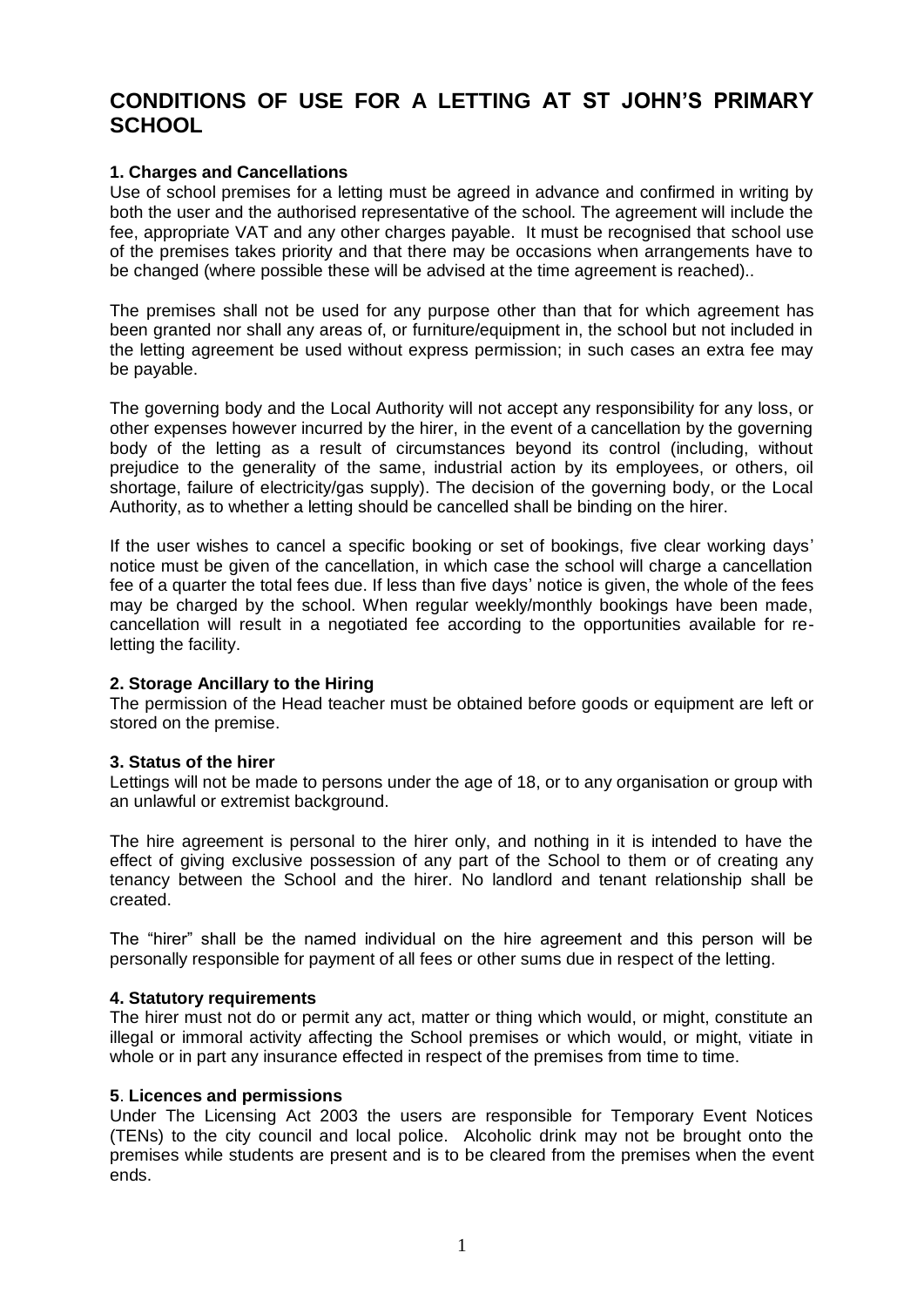No public performance of a play, cinematography exhibition, public dancing, singing, music or other public entertainment of the like shall be performed in or close to the premises unless any necessary licence for the same shall first have been obtained from the appropriate authority and all necessary measures taken to fulfil the conditions of the licence. It may be that KCC blanket PRS (Performing rights Society) or PPL (Phonographic Performance Ltd) Licences will cover some situations, but this aspect must be cleared in advance with the school. Temporary Event Notices (TENs) are required not only for any sale/supply of alcohol, but also for regulated entertainment (e.g. live and recorded music and performance of dance) and late-night refreshments.

# **6. Betting, Gaming and Lotteries**

Nothing shall be done on, or in relation to, the premises in contravention of the law relating to betting, gaming and lotteries, and the persons or organisations responsible for functions held in the premises shall ensure that the requirements of the relevant legislation are strictly observed.

# **7. Public safety**

The Health and Safety at Work etc. Act, 1974 (as amended) imposes duties not only on employers in respect of their employees but also on persons having control over places of work or places where plant or substances are used and on anyone who by virtue of a contract has an obligation in relation to such a place. The duties are to ensure as far is reasonably practicable that the facilities and means of access are safe and without risk to health. Users must comply with the school health and safety policy, a copy of which is available on request.

Nothing shall be done which will endanger the users of the building, or invalidate the policies of insurance relating to it and its contents. In particular:

- a) Obstructions must not be placed in gangways /exits, nor in front of emergency exits, which must be available for free public access and exit at all times;
- b) The emergency lighting supply must be turned on during the whole time the premises are occupied, and must illuminate all exit signs and routes;
- c) Fire-fighting apparatus shall be kept in its proper place and only used for its intended purpose;
- d) The Fire Brigade shall be called to any outbreak of fire, however slight, and details of the occurrence shall be given to the Site Manager;
- e) The hirer is responsible for familiarising his/herself with the procedure for evacuation of the premises, the escape routes, assembly points, and shall be familiar with the fire-fighting equipment available;
- f) Performances involving danger to the public shall not be permitted;
- g) Highly flammable substances shall not be brought into, or used, in any part of the premises. No internal decorations of a combustible nature (e.g. polystyrene, cotton, hay, etc.) shall be undertaken or erected without the consent of the governing body;
- h) No unauthorised heating appliances shall be used on the premises;
- i) All electrical equipment brought into the building shall be subject to regular PAT testing and certification provided in evidence. The intention to use any electrical equipment must be notified on the hire application form. The School disclaims all responsibility for all claims and costs arising out of or in any way relating to such equipment.
- j) Adequate supervision must be provided to maintain order and good conduct, and, where applicable, the hirer must adhere to the correct adult/pupil ratios at all times when these are specified for particular activities.

It is the user's sole responsibility to control entry of visitors and to ensure that only those people known to them are allowed access to school premises. The entrance and any other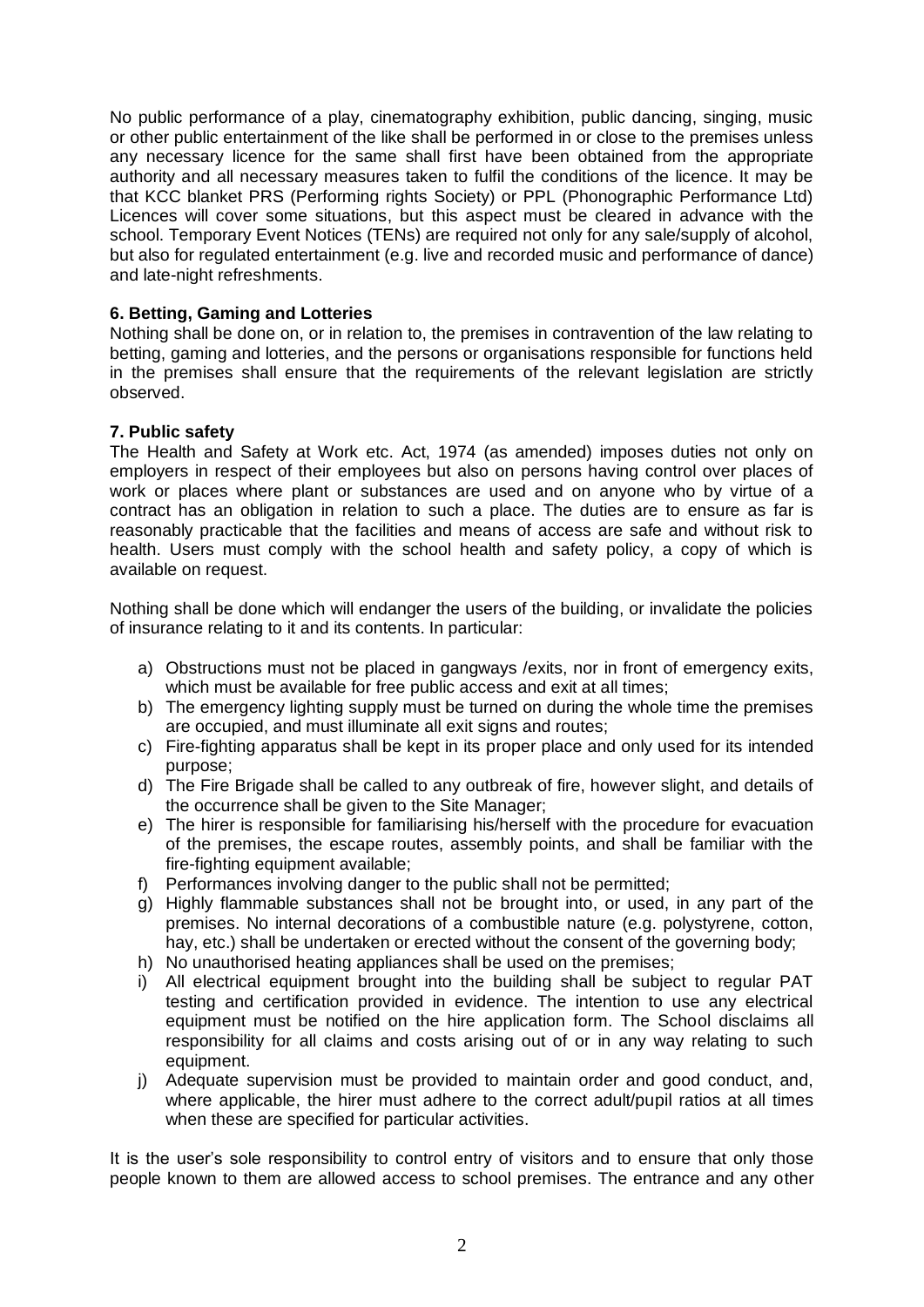external doors that are unlocked must be controlled by responsible adults at all times during the period of the letting. On completion of the letting a check must be carried out to ensure that all windows have been shut and secured, and all visitors have left the premises.

The user should be aware of the appropriate action to be taken in the event of fire or other emergency. They should know where extinguishers are located and how to use them, how to obtain assistance from the emergency services and the location of fire exits.

## **8. Insurance**

Users are required to make arrangements for suitable insurance cover (currently a minimum of £5m for each and every claim for public liability) with a reputable company in respect of claims which might be made against them by a third party for accidental injury including death or accidental loss, or damage to property arising out of, or in consequence of, the letting and to cover the school, and must produce proof of the policy.

However, if non-commercial users are unable to provide insurance cover which meets the council's requirements, cover must be arranged through the KCC Hirers Liability Policy, for which a contribution towards the cost of the KCC Hirers' Liability Policy equal to 3.15% of the total hire charge will be levied in addition to the hire charge itself. The user will be responsible for the first £350 of each and every property damage claim.

# **9. Safeguarding**

Any organisation submitting a letting request for an activity or event involving children and/or young people under 18 years of age must be able to provide to the school a signed copy of their current child protection policy, which must be compliant with current legislation. Where appropriate, the hirer warrants that it has obtained all relevant Disclosure and Barring Service ('DBS') checks for individuals connected with the activity to be carried out by the hirer before the start of the hire period.

# **10. Furniture and Fittings**

Furniture or fittings shall not be removed or interfered with in any way. Nor shall they be rearranged except by prior agreement and will be subject to reinstatement at end of each session of use. No fittings or decorating of any kind necessitating drilling, or the fixing of nails or screws into fixtures which are part of the Schools fabric, are permitted. The use of materials for preparing floors for dances and the wearing of shoes likely to damage floors, especially in the hall, is prohibited.

#### **11. Damage or loss**

The hirer must inform the School of any fault, damage or other problems with the premise or equipment encountered during the hiring. No part of the premises is to be used otherwise than for the purpose of the premises requested.

Damage or loss of any kind sustained to the premises, fixtures and/or fittings, furniture and/or other chattels therein arising out of or in connection with use of the school shall be made good at the expense of the user within one month by the school or, by agreement, by the user and to the satisfaction of the school.

# **12. Own Risk**

It is the hirer's responsibility to ensure that all those attending are made aware of the fact that they do so in all respects at their own risk.

# **13. First Aid Facilities**

It is the responsibility of the hirer to make their own first aid arrangements, such as the provision of a first aid kit, and the provision of first aid training for supervising personnel, particularly in the case of sports lettings. There is no legal requirement for the School to provide first aid facilities, and School resources are not available.